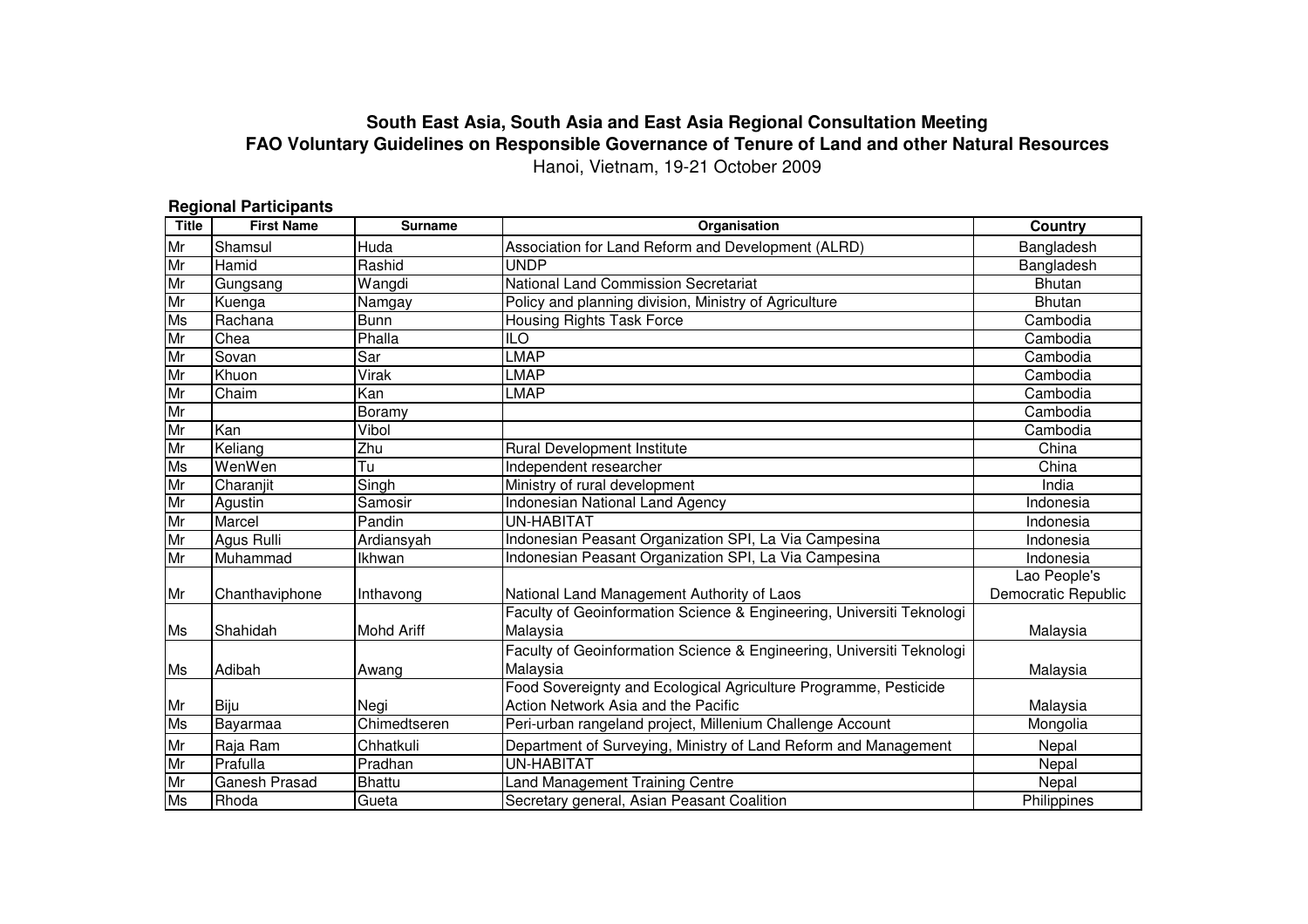| Mr        | Roberto R.    | Araño          | President, Regional Network for Indigenous People                | Philippines |
|-----------|---------------|----------------|------------------------------------------------------------------|-------------|
| <b>Ms</b> | Rhea Lyn M    | Dealca         | Technische Universitaet Munchen                                  | Philippines |
| Mr        | Jimmy         | Khayog         | Cordillera Disaster Response and Development Services            | Philippines |
| Ms        | Mary Ann      | Manahan        | Focus on the Global South                                        | Philippines |
| Ms        | <b>Brenda</b> | Batistiana     | and Equity International                                         | Philippines |
| Mr        | Danilo        | Antonio        | <b>UN-HABITAT</b>                                                | Philippines |
| Mr        | <b>Nestor</b> | Canda          | Department of Environment and Natural Resources                  | Philippines |
| Mr        | Eleazar       | Alaira         | Department of Environment and Natural Resources                  | Philippines |
| Mr        | Allan         | Barcena        | Land Management Bureau                                           | Philippines |
| Mr        | Thilak        | Hewawasam      | UN-HABITAT                                                       | Sri Lanka   |
| Dr        | Werachai      | Navkwiboonpong | <b>Agricultural Land Reform Office</b>                           | Thailand    |
|           |               |                | Land Statistics and Registration Department, Ministry of Natural |             |
| Mr        | lDo           | Duc Doi        | <b>Resources and Environment</b>                                 | Vietnam     |
| Ms        | Thi Thu Hong  | Nguyen         | GOLA, Ministry of Natural Resources and Environment              | Vietnam     |
| Mr        | Mau           | Ngo Duc        | General Department of Land Administration                        | Vietnam     |
| <b>Ms</b> | Chau          | Nguyen Hong    | <b>GALA</b>                                                      | Vietnam     |
| Mr        | Tran          | Nhu Trung      | <b>Vietnam Savills Ltd</b>                                       | Vietnam     |
| Mr        | Dao           | Duc Liem       | Bread for the World, Indochina office                            | Vietnam     |
| Ms        | Kim Chi       | Vu             | Vietnam national university                                      | Vietnam     |
| <b>Ms</b> | Cam Le        | Le             | Vietnam economic times                                           | Vietnam     |
| <b>Ms</b> | Thu           | Trung          |                                                                  | Vietnam     |
| Mr        | Nguyen The    | Dzung          | <b>World Bank</b>                                                | Vietnam     |
| Mr        | Quang         | <b>Nguyen</b>  | UN-HABITAT<br>Vietnam                                            |             |